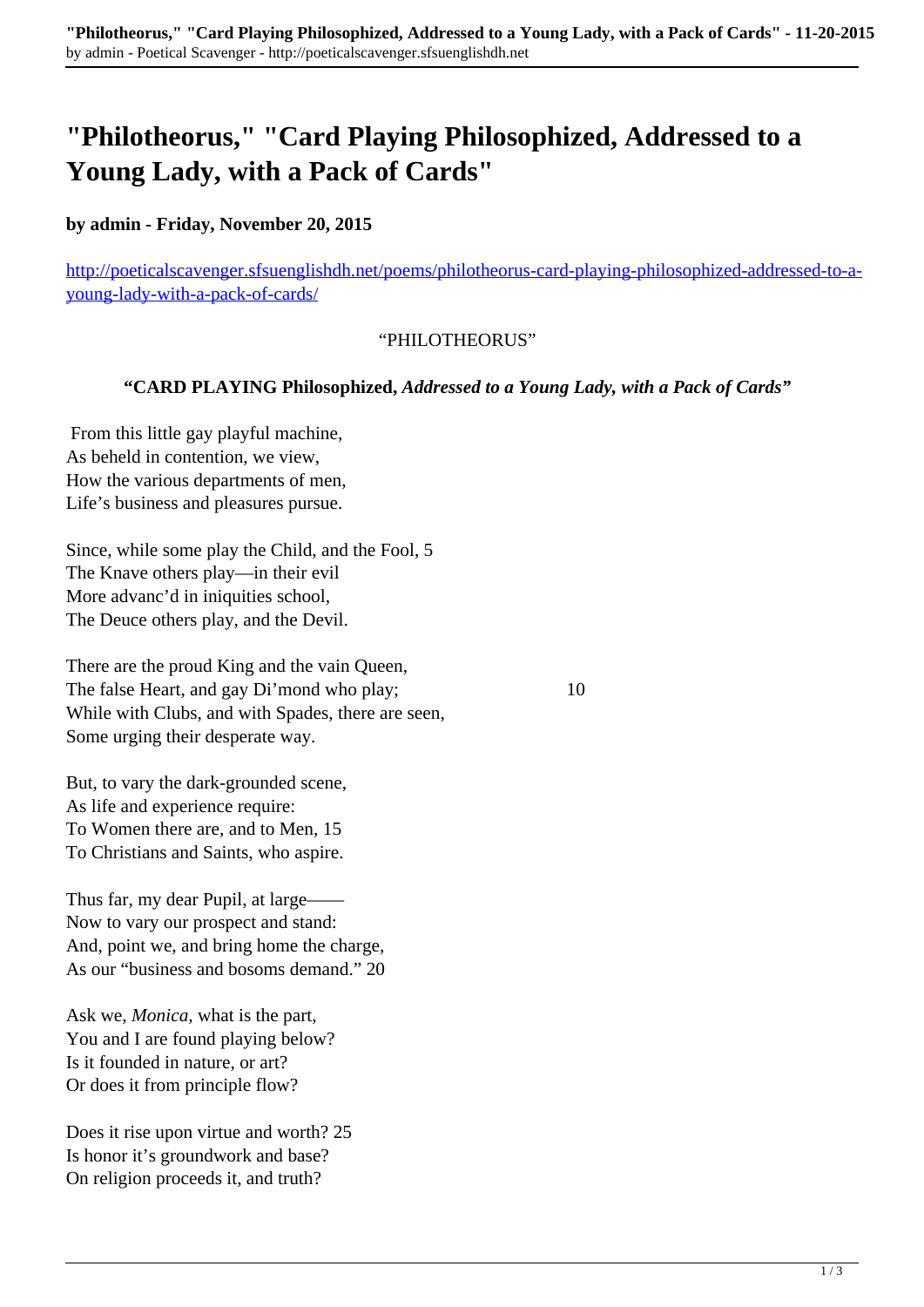How happy, where this is the case!

An acquaintance thus formed, must prove To fair Friendship a certain advance; 30 Nor terminate here, but to Love, To the Christian Agapee inhance.

Then come my dear Sister and friend, Leaving sense and the body behind, To a purer commixture unbend, 35 To the purer commixture of Mind!

Learn we, Ma'am, the heavenly art, From the trunk to the head to repair; And, quitting the animal part, Display the wing'd cherubim there. 40

What have We, my fair Colleague, to do With the softer suggestions of sense? Since God and High heav'n are in view, Let us banish these blandishments hence.

Away, fond seducers, begone! 45 Give us up our spirit'al pow'rs; With sense and passions we've done; The sweets of Religion be ours!

Commensurate these, while we live, Our fastest companions will prove; 50 Not to say latest life they'll survive, And join us in the regions above.

There, lost in the visions of Grace, And swimming in oceans of Love, We shall see GOD and our Father's bright face, 55 As it shines, through our JESUS above!

## **NOTES:**

**2** *view* Corrected from a printer's error "wiew."

**6** *Knave* "A dishonest or unprincipled man; a rogue" *(OED).*

**8** *iniquities* "Unrighteous acts" or "sins" *(OED).*

**21** *Monica* Name likely derived from St. Monica, known for her Christian piety, prudence and chastity;